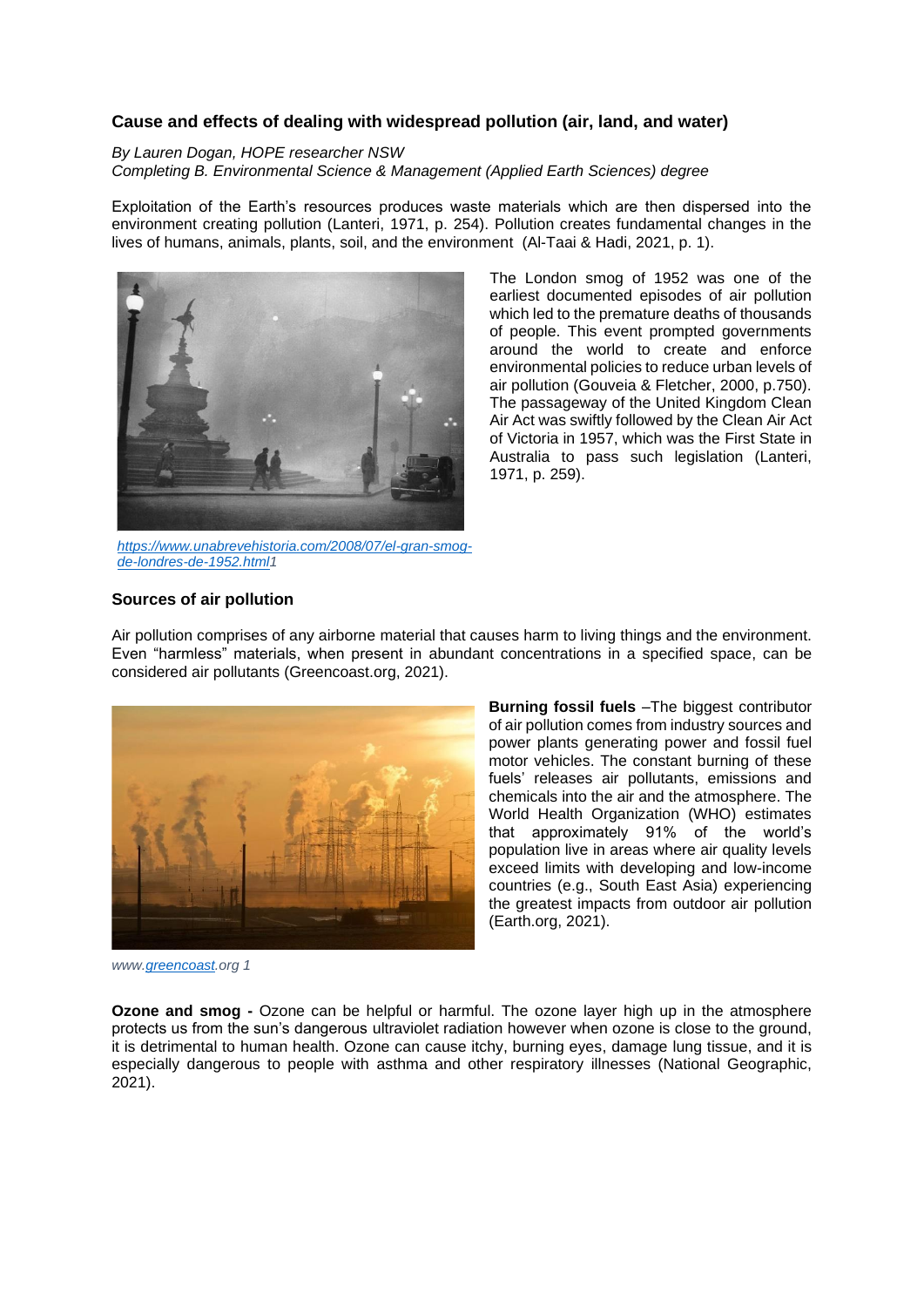

**Weather conditions -** Worsening air quality and extreme weather events, such as heatwaves, have increasing global effects. Heatwaves have long been known as an important driver of air pollutant levels, resulting in numerous impacts to health, the environment, and the economy (Kalisa et al., 2018, p.111). Bushfires quickly pollute the air that we breathe due to the smoke created which is filled with harmful gases such as carbon monoxide, carbon dioxide, nitrogen oxides, and volatile organic compounds (Lotts, 2019).

*[Bushfires](https://annecohenwrites.com/the-impact-of-forest-fires-on-air-pollution/) 1*

## **Effects of air pollution**

The environmental effects of air pollution are also vast, ranging from acid rain to contributing to birth defects, reproductive failure, diseases in wildlife and affects to agriculture (Earth.org, 2021). Studies show that even at concentration ranges well below the present European annual mean limit value, longterm exposure to fine particulate air pollution is connected with natural-cause death (Beelen et al., 2014, p.793). Results of a study of young, healthy people exposed to coarse air pollution experienced mild to acute cardiopulmonary changes (Graff et al., 2009, p.1093).

#### **What you can do**

- Drive less. Walk, bike, carpool, and use public transport where possible.
- Switch to Electric Vehicles
- Maintain your petrol cars by regular servicing, changing oil on schedule, and inflating tires to the proper level which can improve fuel mileage and reduce emissions.
- Fuel up during the cooler hours of the day—night or early morning. This prevents gas fumes from heating up and producing ozone.
- Choose Green and Ethical products at home e.g., cleaning products, laundry detergents, air fresheners, hairspray.
- Avoid gas-powered garden equipment, like lawn mowers. Use electric appliances instead (National Geographic, 2021).

## **Land pollution**



**Landfill -** The pollution of land has disastrous consequences for all living things and can impact the air, soils, and water. If landfill wastes are not separated into reusable, recyclable, or organic waste, these negative impacts can be even greater. Improper management of incineration plants can cause air pollution and attract insects that spread disease. Water moving through landfill waste can cause water contamination and direct handling of waste by workers can create chronic disease (ABS.gov.au).

*Landfill [Australia](https://www.wwf.org.au/Images/UserUploadedImages/416/img-dunbar-landfill-site-1000px.jpg) 1*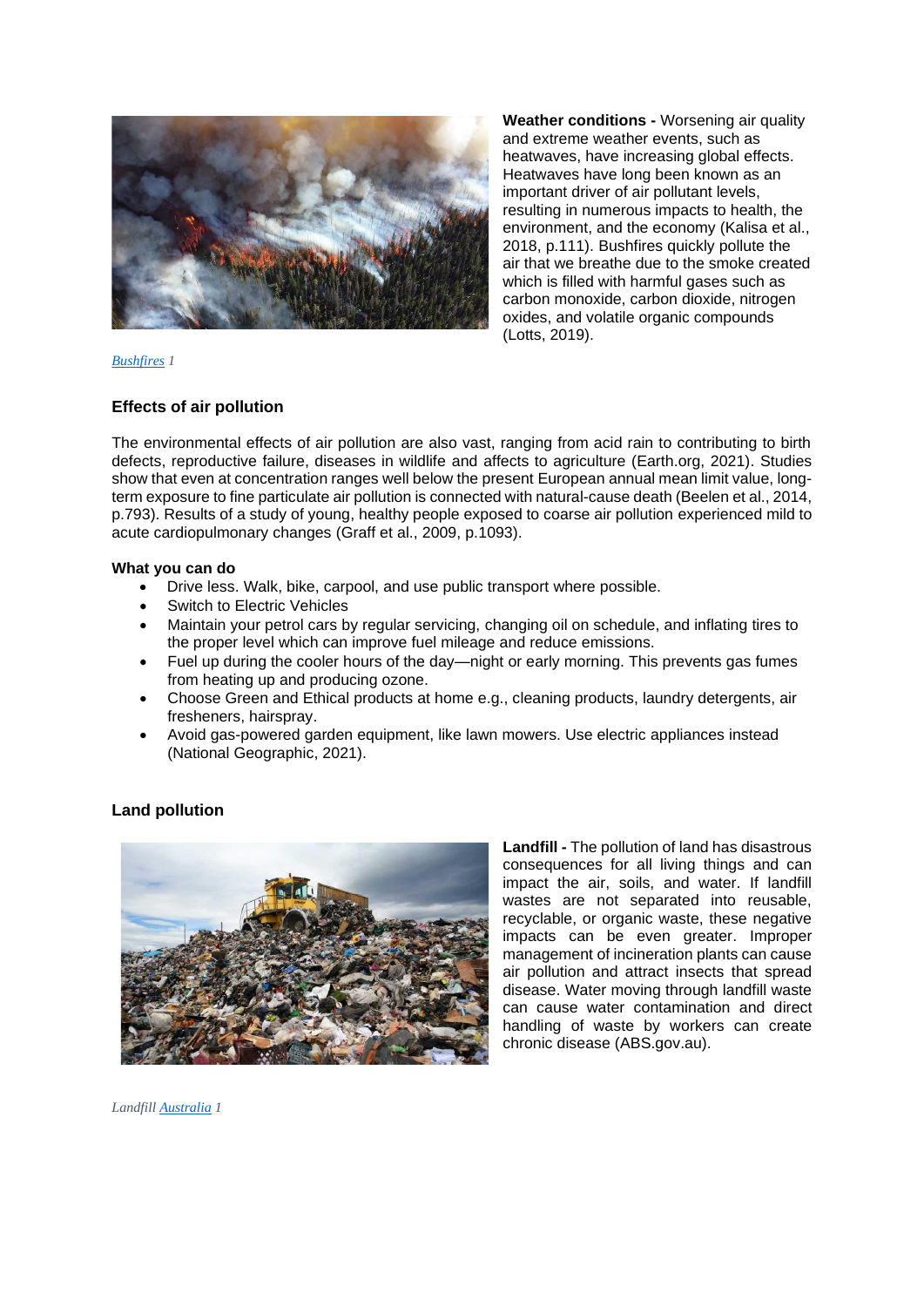## **What you can do to reduce, re-use and recycle**

- Choose reusable bags or bring your own
- Collect your soft plastics and plastic bags including shopping bags, pasta, biscuit, snacks, rice bags, cling, and bubble wrap for deposit at most major supermarkets (e.g., Coles, Woolworths) for RED Recycling<https://redcycle.net.au/>
- Purchase coffee capsules/pods Zero Waste recycling box from [TerraCycle](https://www.terracycle.com/en-AU/zero_waste_boxes/coffee-capsules-au)
- Purchase cigarette Zero Waste recycling box from [TerraCycle](https://www.terracycle.com/en-AU/zero_waste_boxes/cigarette-waste-zero-waste-box-en-au)
- Put a sign on your letterbox if you don't read advertising mail
- Give unwanted clothes, household items, furniture or appliances to family or friends, or donate them to charities. [Freecycle.org](https://www.freecycle.org/) and other online groups help communities give away unwanted items.
- Buy second hand
- Use washed takeaway containers as stackable containers for frozen food.
- Use glass jars to store food or other items, or pass them on to friends or groups who make jams and candles
- Buy recycled rubbish bags such as Glad to Be Green<https://glad.com.au/glad-to-be-green/>
- Recycle properly only put recyclable products in the recycle bin, and monitor dates for local community E-waste and chemical (e.g., paints) recycle events
- Recycle batteries, pens, printer cartridges and old mobile phones at Office Works [Sustainability Hub \(officeworks.com.au\)](https://www.officeworks.com.au/campaigns/sustainability-hub)
- Roll aluminium foil into a ball and place it in a recycling bin, even if it has food stuck to it.
- Compost your organic waste

#### **Read more here -** [Reducing waste | energy.gov.au](https://www.energy.gov.au/households/reducing-waste)



**Water pollution**

Water pollution results from the dumping of solids and oxygen-consuming organic materials that predominantly come from untreated urban sewers and industrial drains, where the spread of trace pollutants (toxic chemicals and metals such as mercury, zinc, lead, and cadmium) is exposed (Al-Taai & Hadi, 2021, p. 2). Another cause of water pollution is thermal pollution resulting from water entering water streams from power stations and factories which increases water temperatures and thus causes water imbalances (Badran,1988, p.7).

*[1Water pollution](https://www.greenmatters.com/news/2019/02/06/nyoigo1-6/australia-water-pollution-filter) filter*

#### **What you can do**

- Avoid littering
- Only use the dishwasher and washing machine when there is a full load
- Do not flush sanitary items/cigarettes down the toilet
- Do not dispose of any solid or liquid waste down the sink (this includes cooking oil, pesticides, paint etc.)
- Compost properly using appropriate bins
- Choose green products in the garden
- Replant areas of disturbed soil
- Install rainwater tanks (if permitted by Council) to water the garden
- Take your car to a car wash as water is treated and recycled